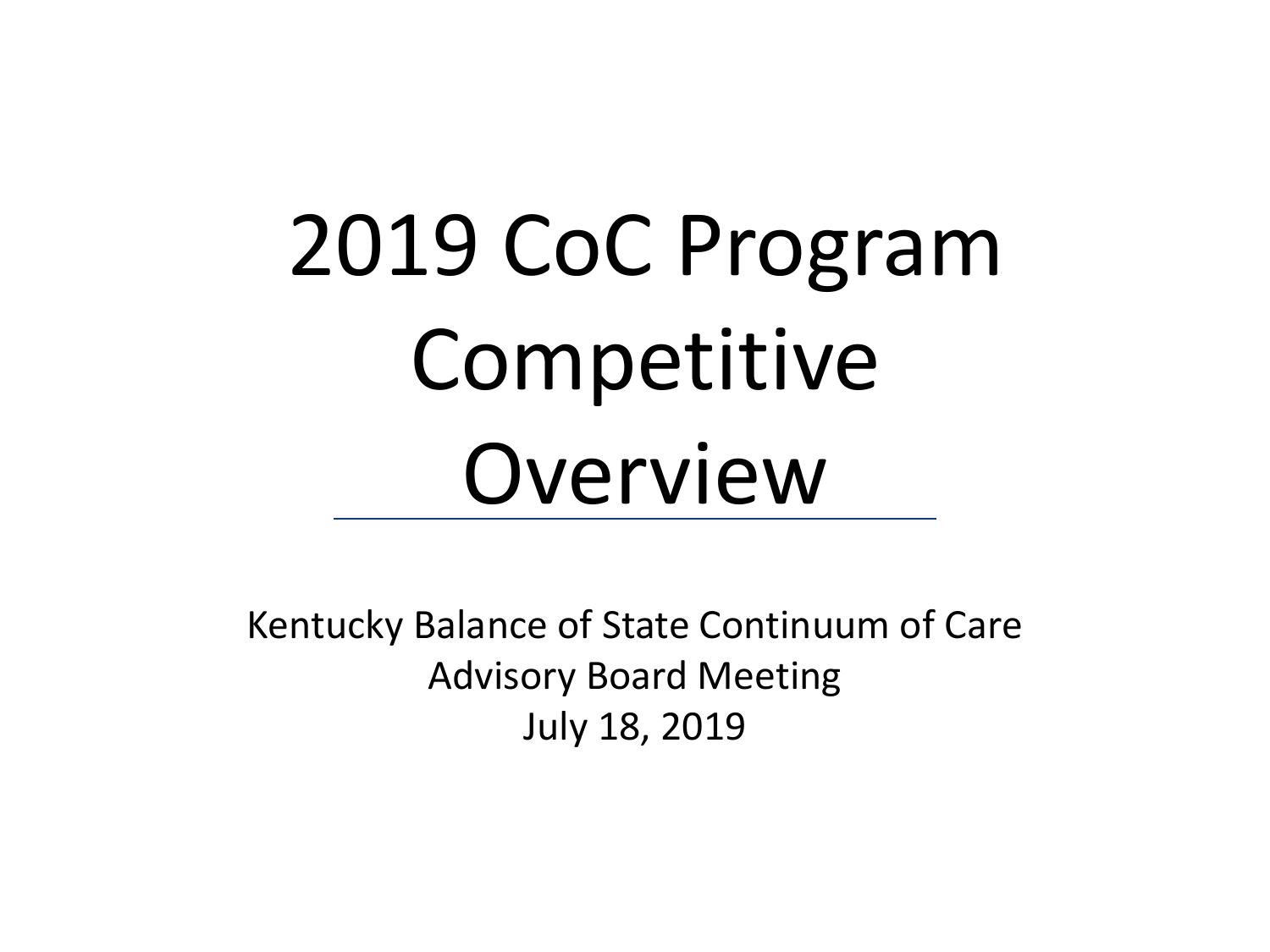2019 CoC Competition Types of Applications (same as 2018)

• Renewal Projects

• Projects created/expanded through Reallocation or CoC Bonus.

• New projects created through the Domestic Violence Bonus (DV Bonus)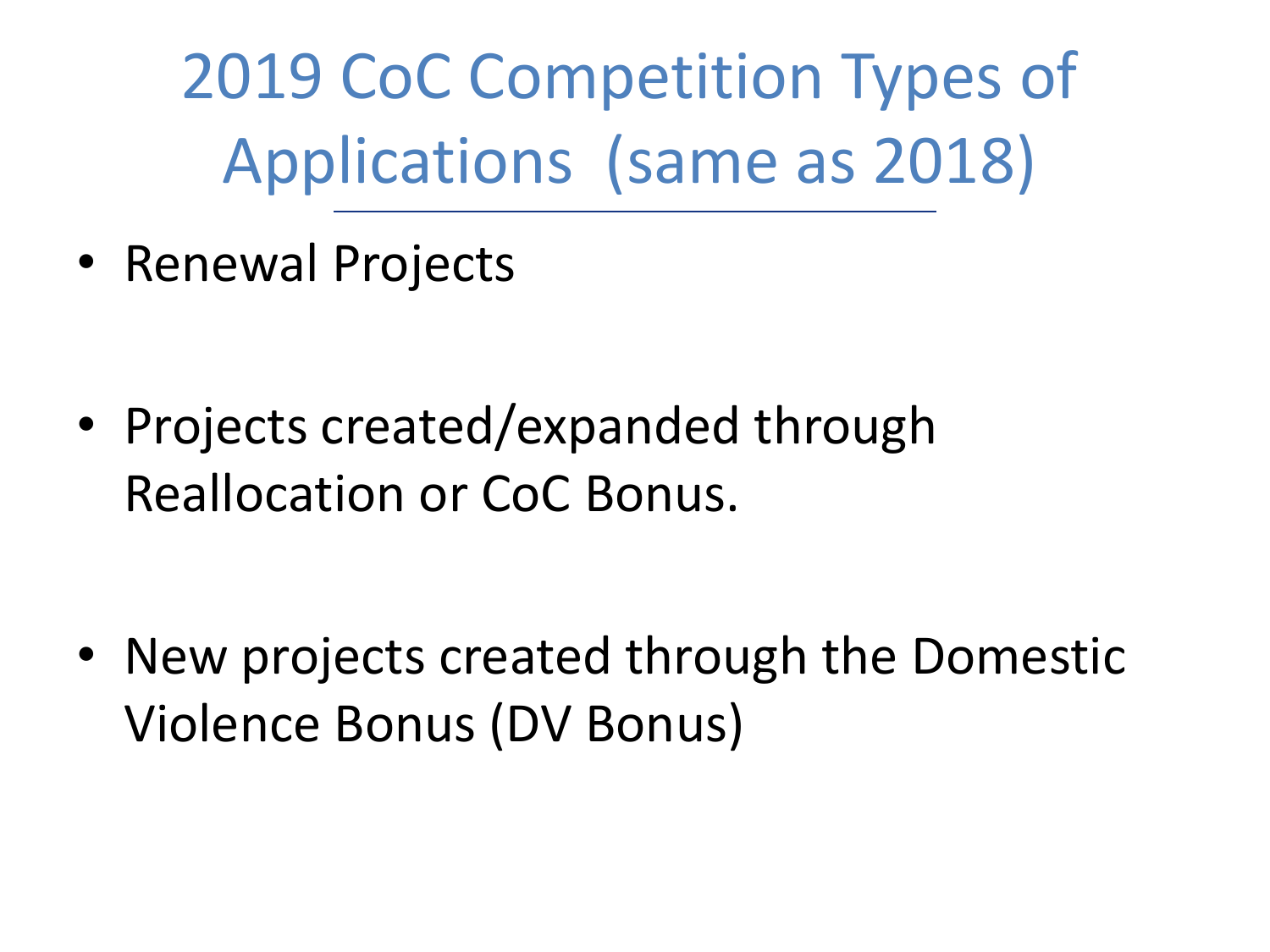#### 2019 Amount Available to KY BoS CoC

| Category                                                           | <b>Amount</b> |
|--------------------------------------------------------------------|---------------|
| <b>Total Annual Renewal Demand (ARD)</b>                           | \$10,054,171  |
| <b>Tier 1</b>                                                      |               |
| <b>Tier 1</b>                                                      | \$9,568,092   |
| <b>Tier 2</b>                                                      |               |
| Difference between Total ARD and Tier 1                            | \$486,079     |
| CoC Bonus Funds Available to Create New Projects<br>(non-DV Bonus) | \$502,709*    |
| <b>Total Tier 2 (excluding DV Bonus)</b>                           | \$988,788     |
| <b>DV Bonus Funds Available</b>                                    |               |
| DV Bonus (10% of PPRN)                                             | $$845,115*$   |

\*New funds available to CoC in 2019 beyond renewal amount to create new projects.

**Total Possible between all renewals, CoC Bonus, and DV Bonus = \$11,401,995**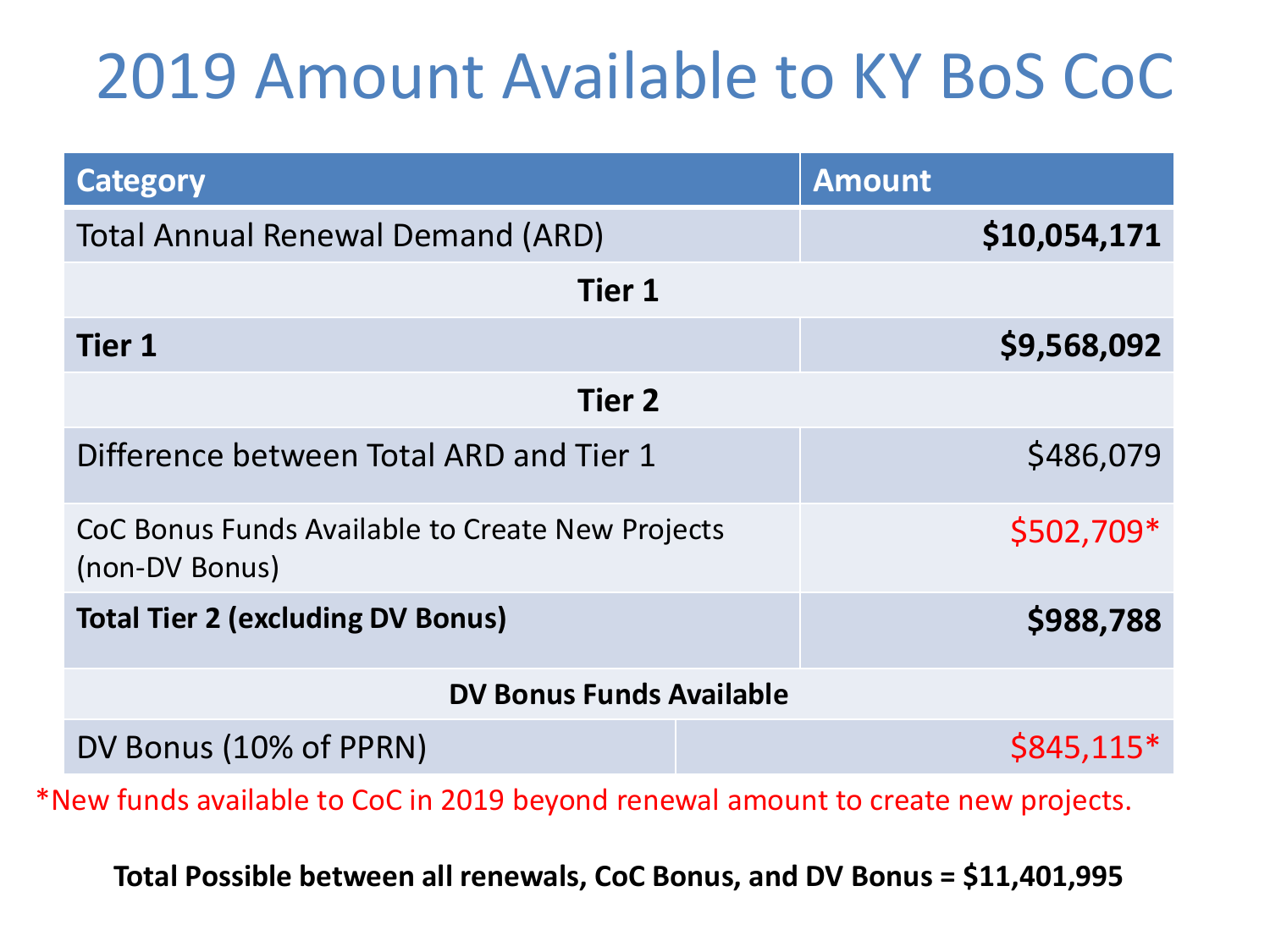#### Consolidated Grants

Agencies can consolidate up to 4 renewal projects of the same component type.

Must submit :

- 1) individual renewal project applications
- 2) one combined application

Agencies interested in consolidating should talk with KHC **asap** to discuss eligibility and potential value of doing so.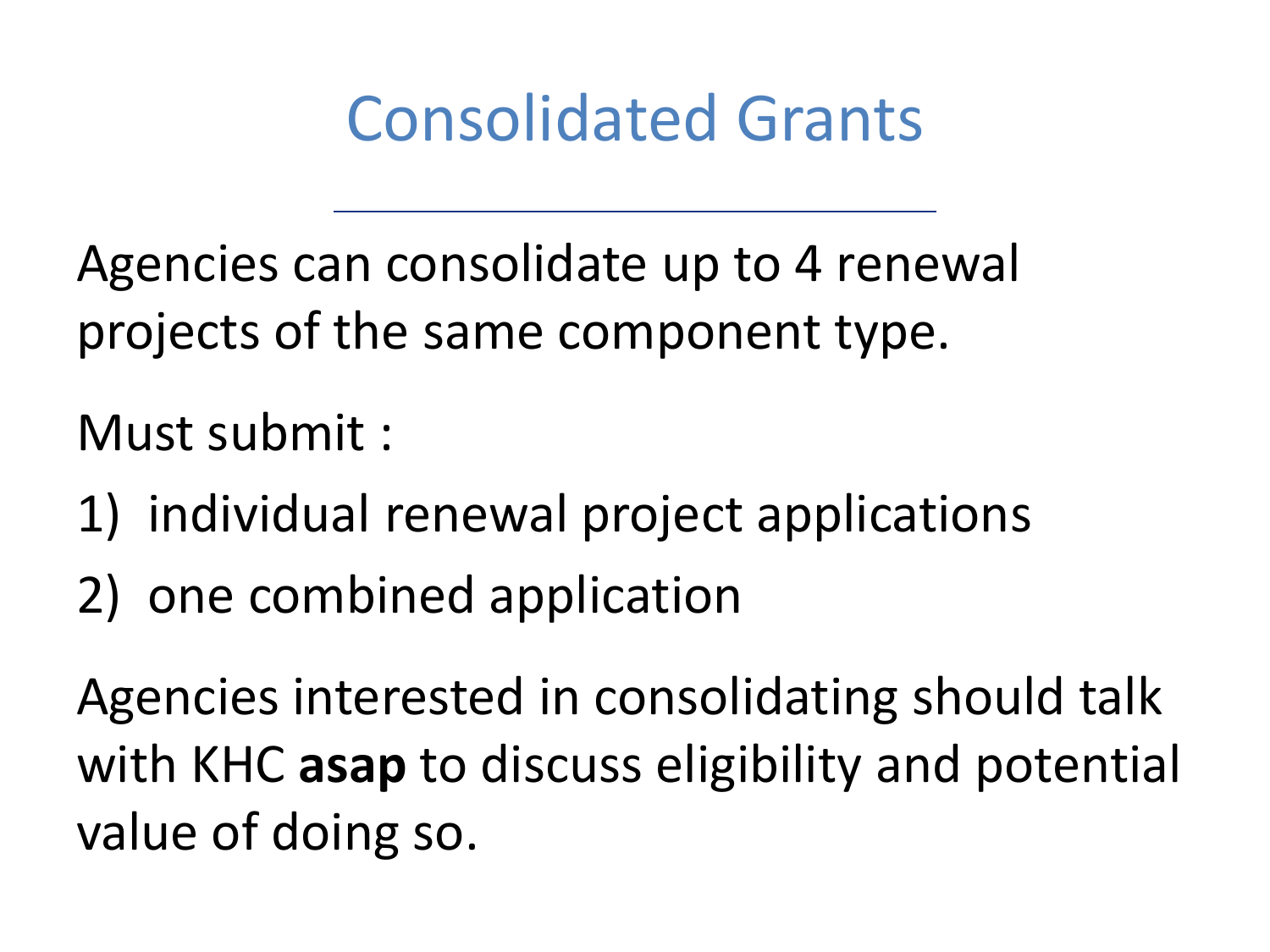New Projects Created/Renewal Projects Expanded through Reallocation or Bonus

- Permanent supportive housing projects that meet the requirements of **DedicatedPLUS or** where all beds are for **persons experiencing chronic homelessness at the time they initially enroll in the project.**
- Rapid Rehousing projects
- Joint Transitional Housing (TH) and Rapid Rehousing (RRH) component projects
- Supportive Services Only (SSO) for Coordinated Entry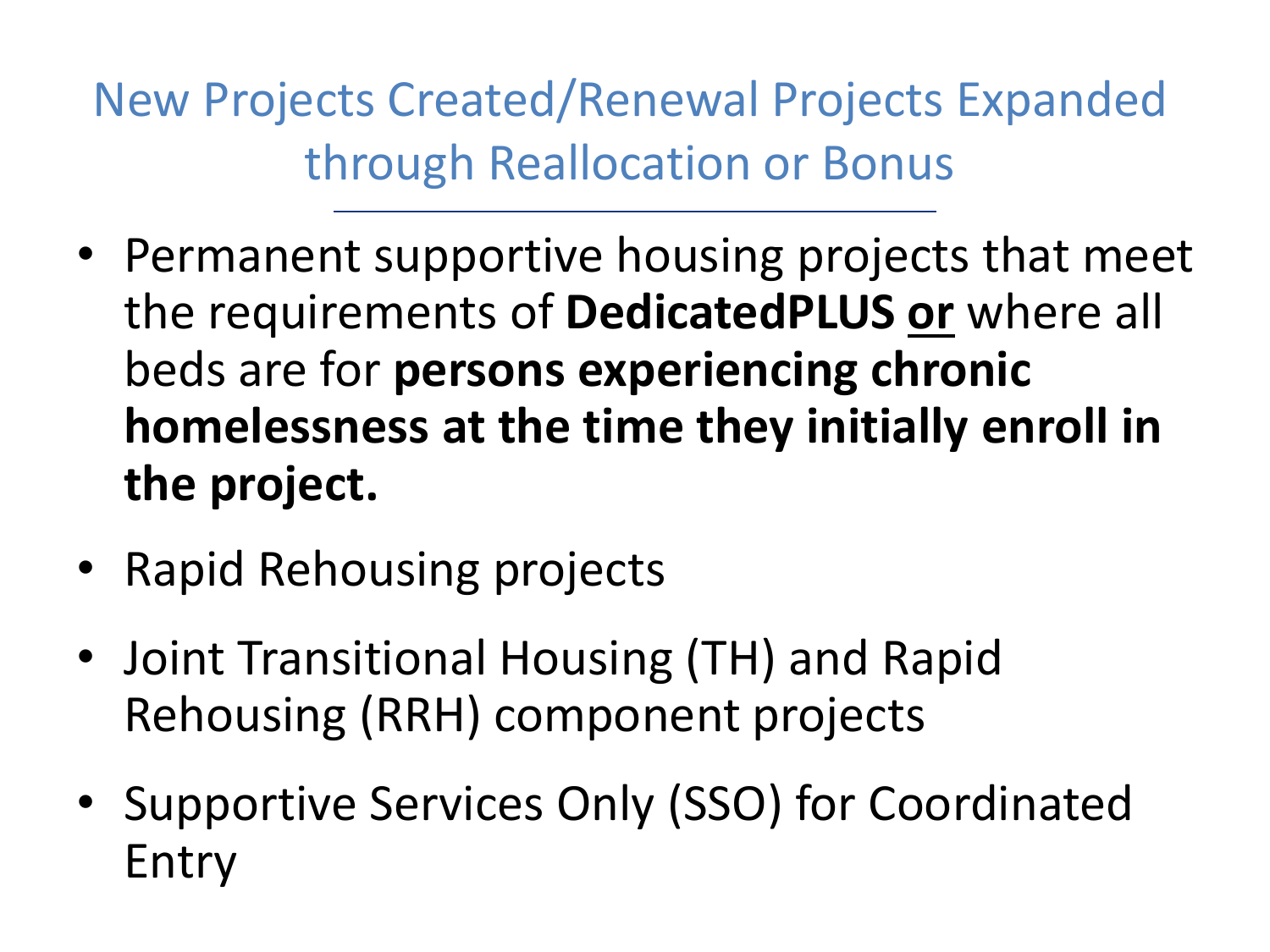#### DV Bonus Projects

A CoC may apply for following three types of projects through the DV Bonus "set-aside" to serve survivors of DV, dating violence and stalking:

- RRH projects
- Joint Transitional Housing (TH) and Rapid Rehousing (RRH) projects
- Supportive Services Only (SSO-CE) projects for Coordinated Entry to better meet the needs of survivors.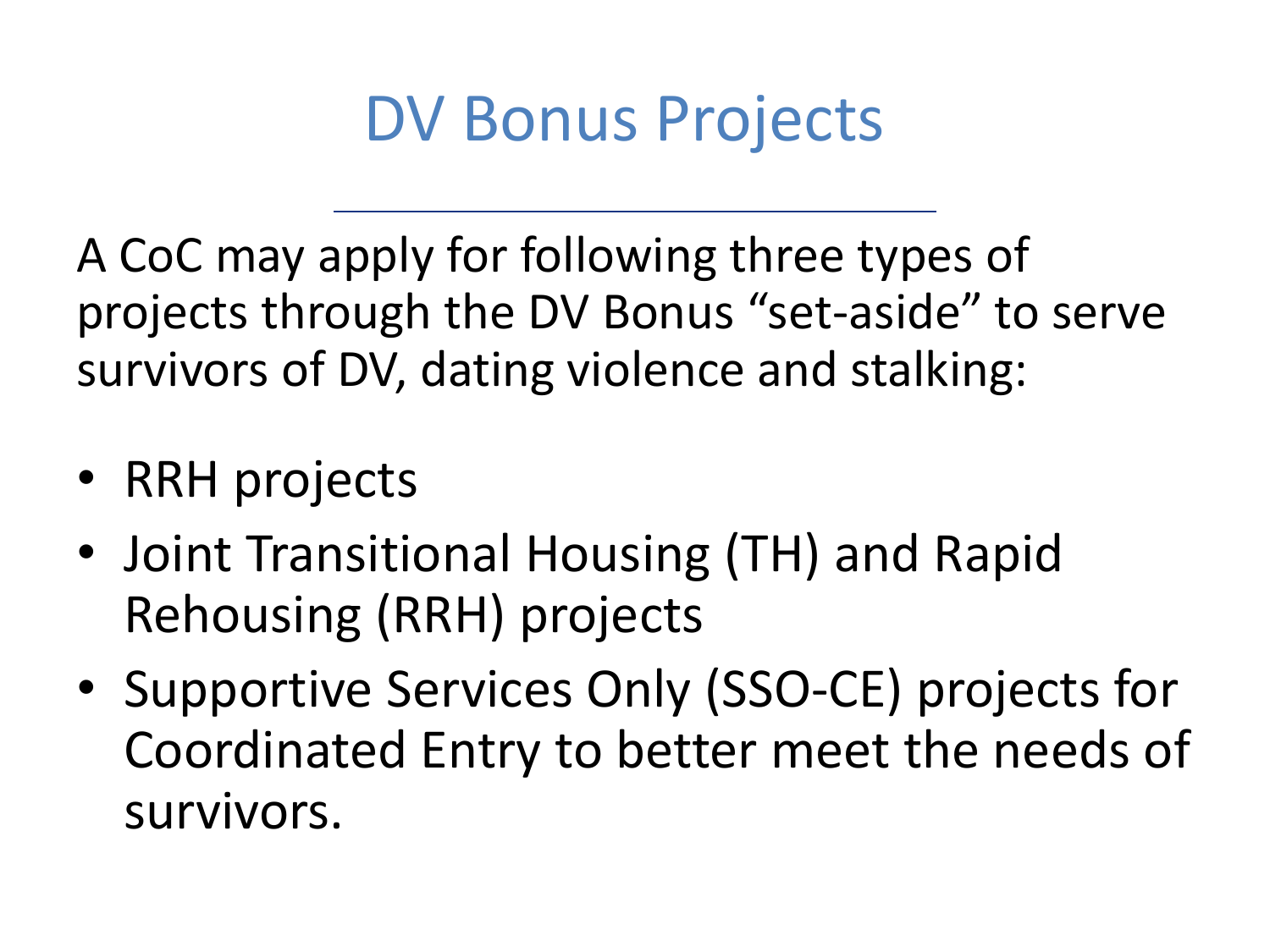#### New this year for DV Bonus

• CoCs may submit as many DV Bonus RRH or Joint TH/RRH projects as they want (within the amount available) so long as each project is for at least \$25,000. In 2018, CoCs could only submit 1 of each type.

• CoCs can still only submit one DV Bonus SSO-CE project. Last year the KY BoS CoC elected not to accept any DV Bonus SSO-CE projects because DV projects were already incorporated in our CES.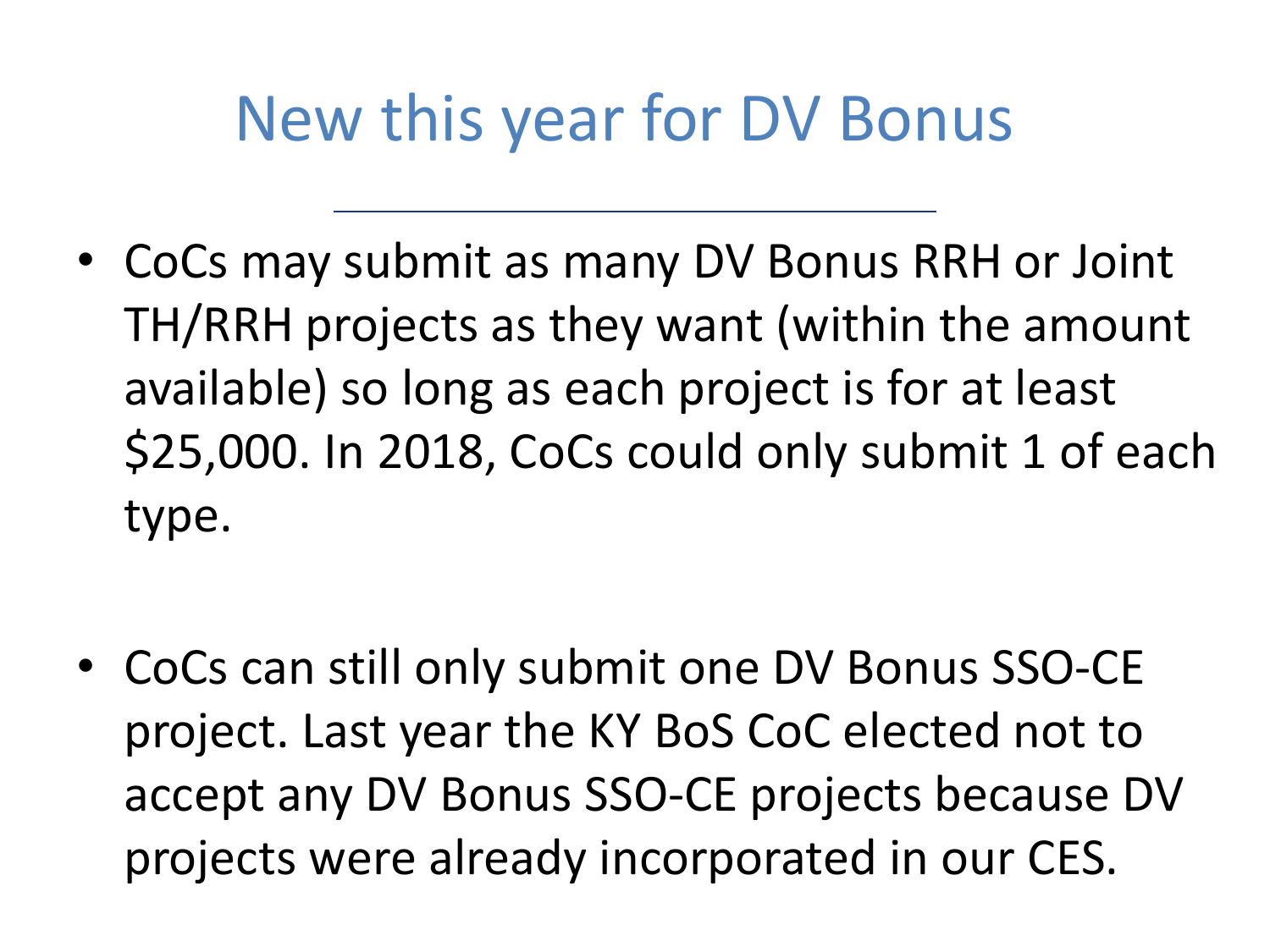#### New this year for DV Bonus

National Scoring for DV Bonus RRH and Joint TH/RRH has changed in that more emphasis is placed on the quality of the project applicant:

- **CoC Score**  Up to 25 pts based on CoC score
- **Need for Project**  Up to 25 pts based on extent the CoC is able to quantify need and how the project will fill the gap.
- **Quality of the Project Applicant**  Up to **50 pts** based on previous performance of applicant serving survivors.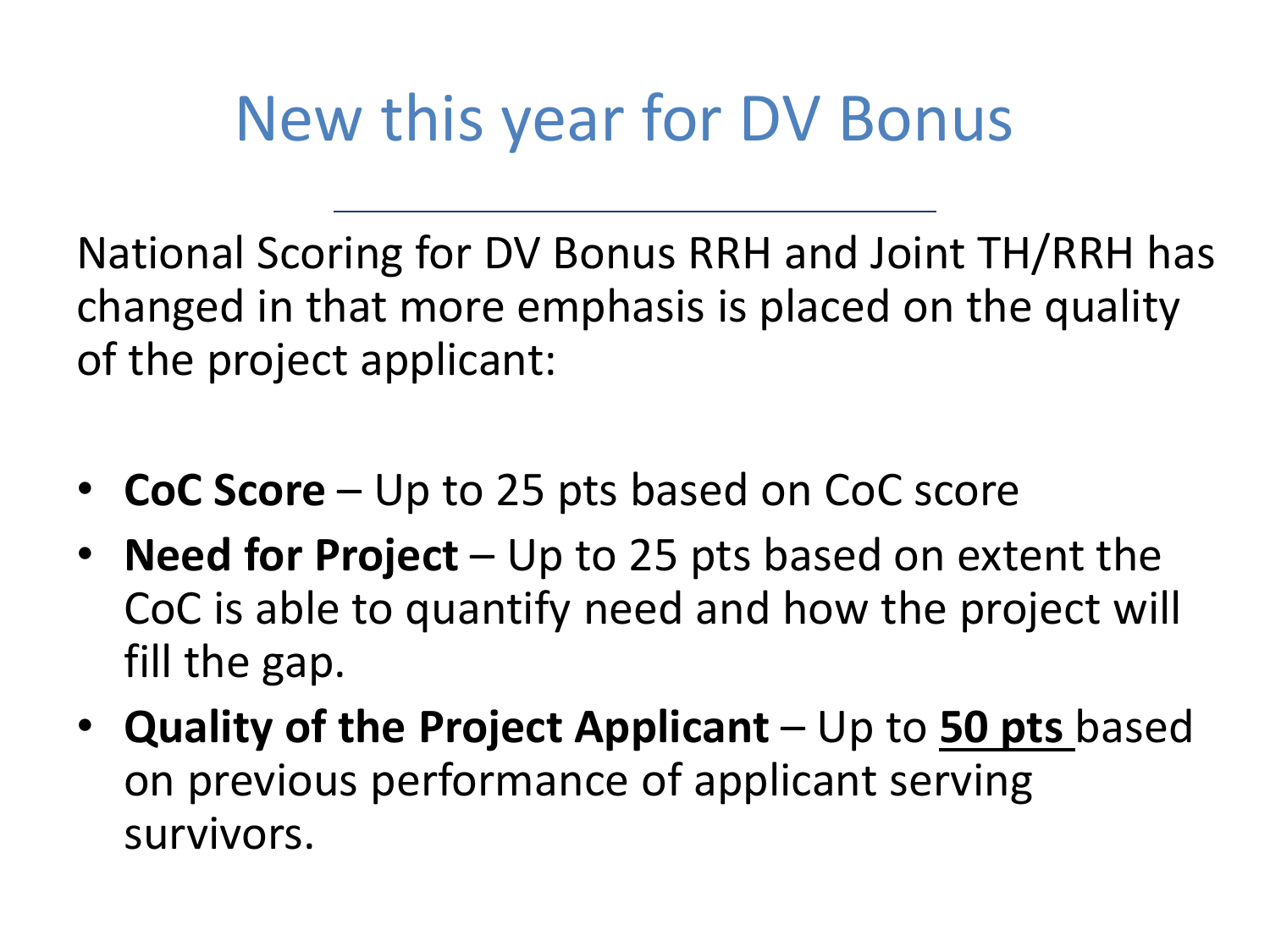#### DV Bonus (same as 2018)

- CoCs are required to score and rank DV Bonus projects along with all other projects.
- If a DV Bonus project is selected to be funded by the DV Bonus set-aside by HUD, the project will be removed from the CoCs project listing and the project ranked under it will move up a spot.
- If a DV Bonus project is not selected to be funded out of the DV Bonus pool, it will remain on the CoC's listing and compete for regular CoC Bonus or Reallocated funding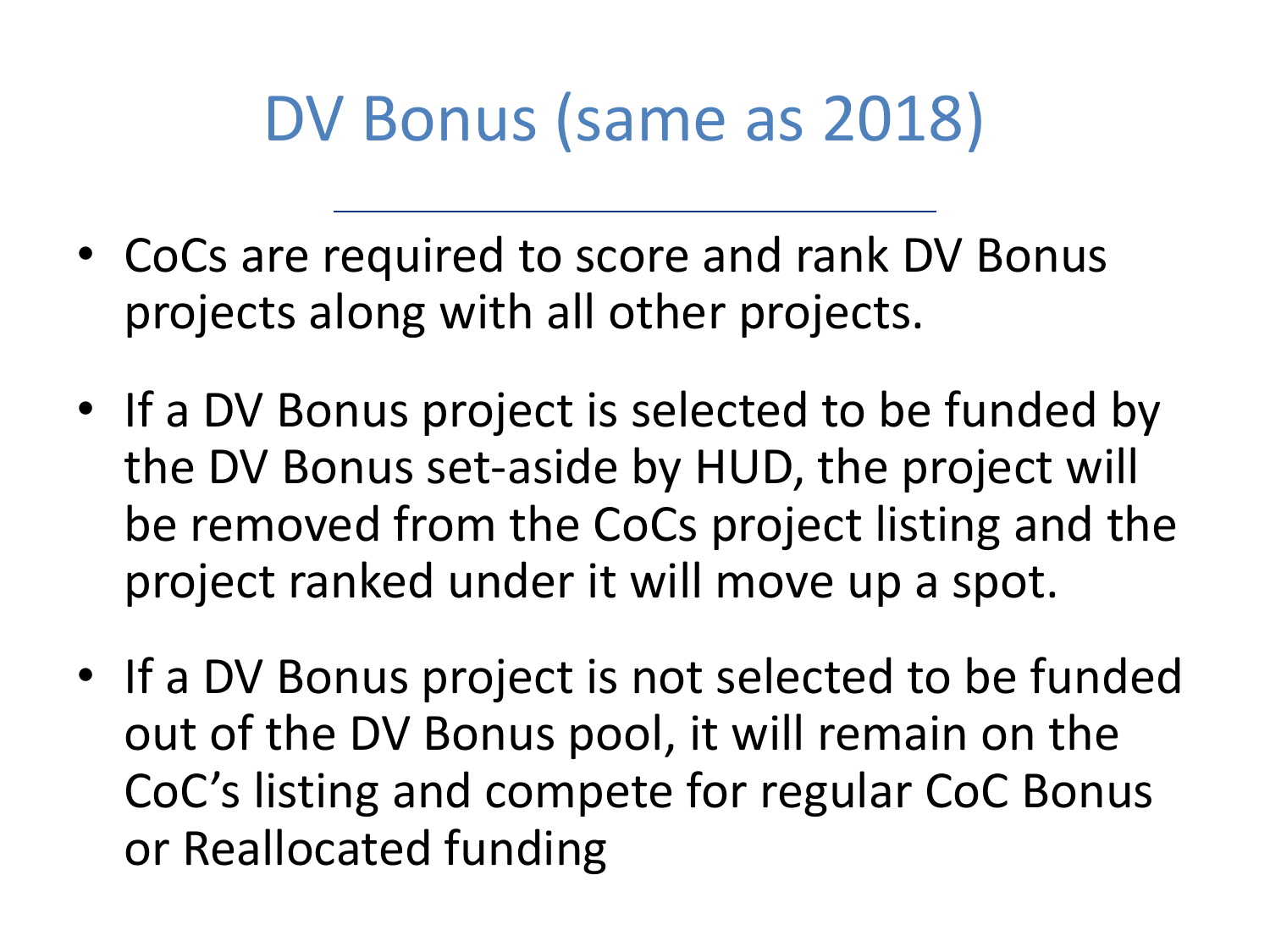2019 CoC Application Scoring at a glance

This year CoCs will be scored heavily on:

- System performance data
	- System Performance Measures
	- PIT: Decrease in CH, Sheltered, Unsheltered
	- HMIS shelter coverage
		- KY BoS Data Made Easy Campaign
- Connections to employment income
- Low barrier and evidence-based approaches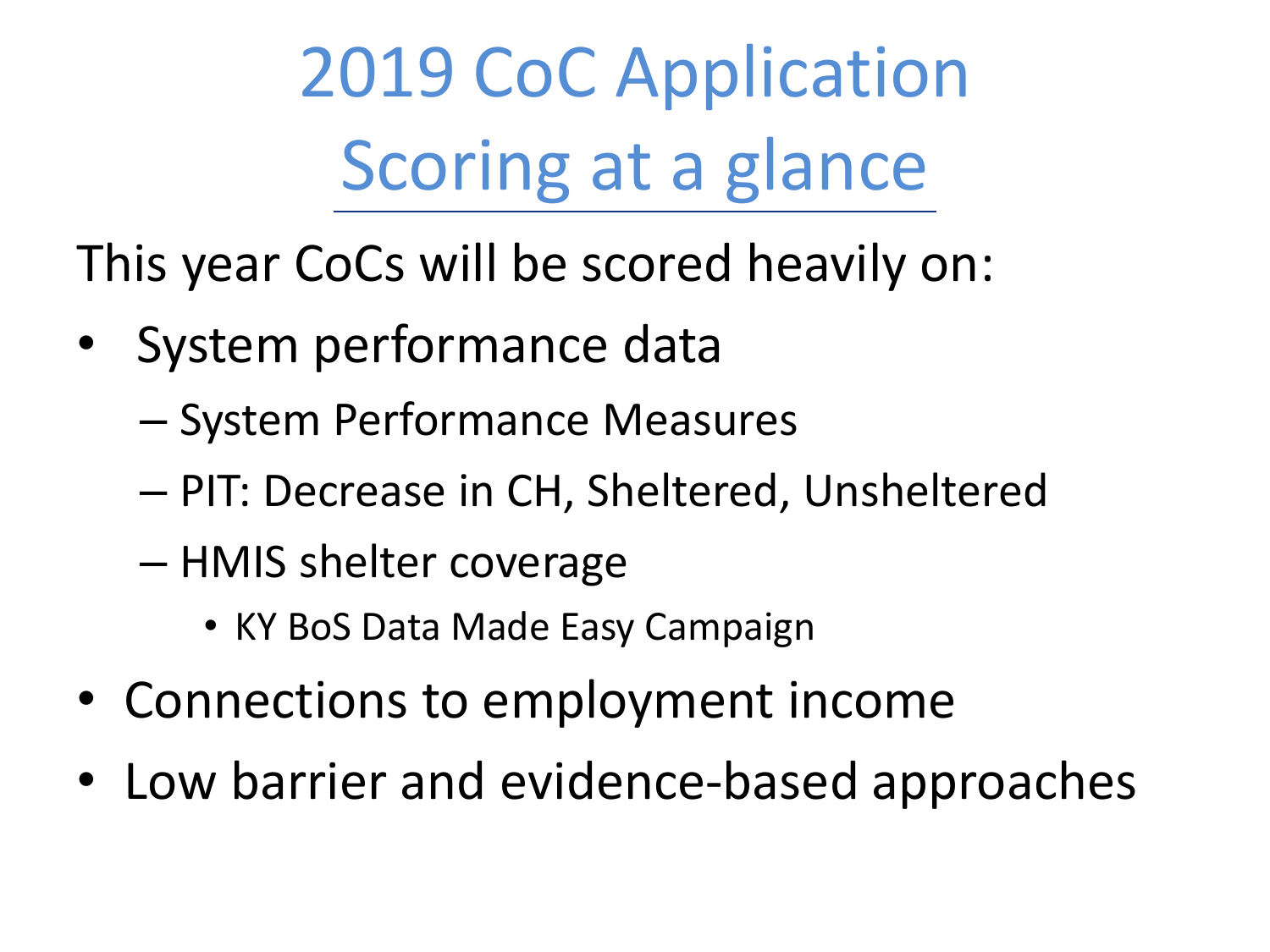2019 CoC Application Tier 2 Scoring

■ Up to 50 points: Overall CoC score

■ Up to 40 points: Where project is ranked in Tier 2 by the CoC

■ Up to 10 points: For having low-barriers to entry and prioritizing rapid placement and stabilization in permanent housing.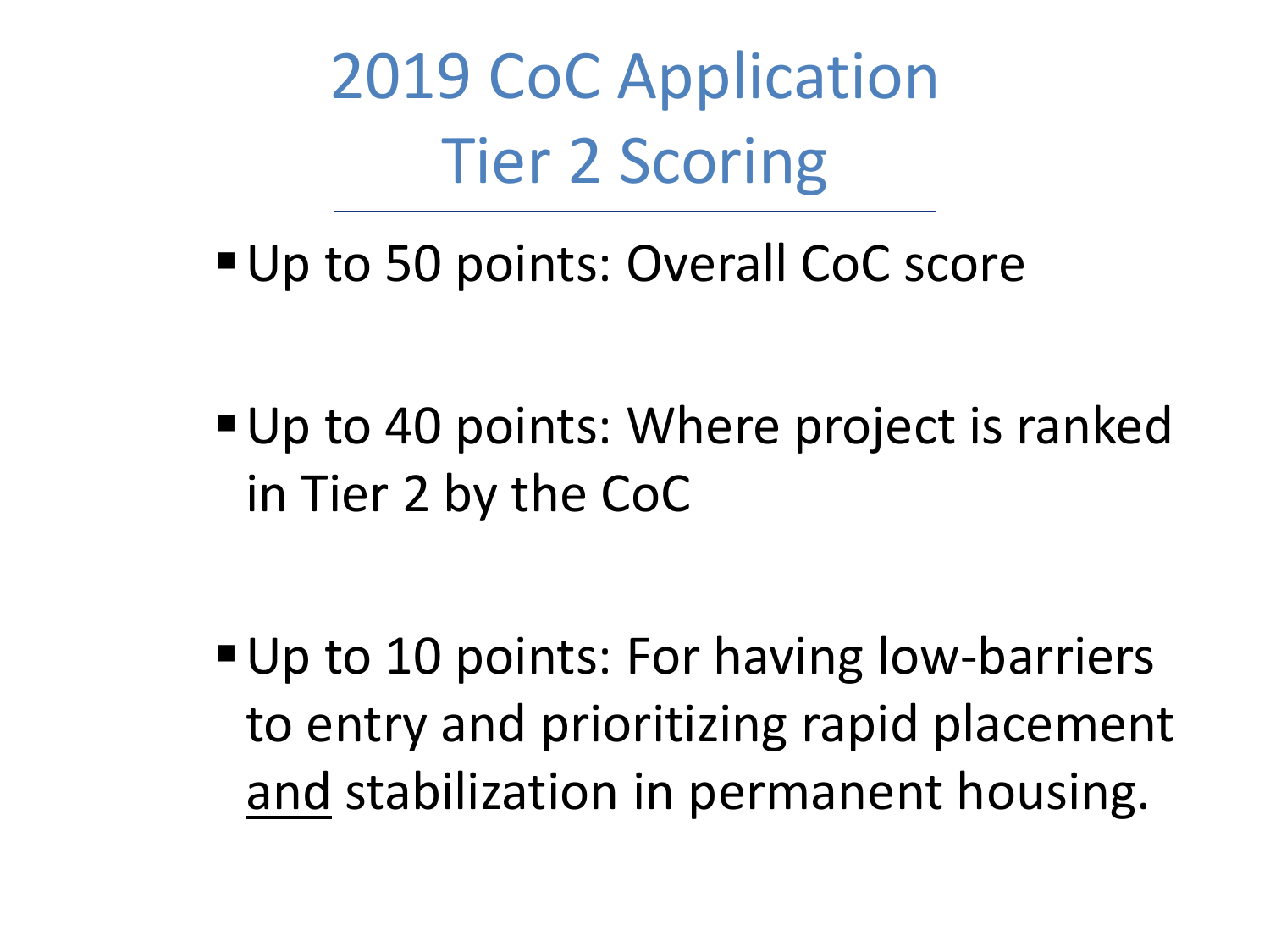## **Read Section II.A. of NOFA!**

Language that remains the basically the same:

- Ending homelessness for all persons
- Creating a systemic response to homelessness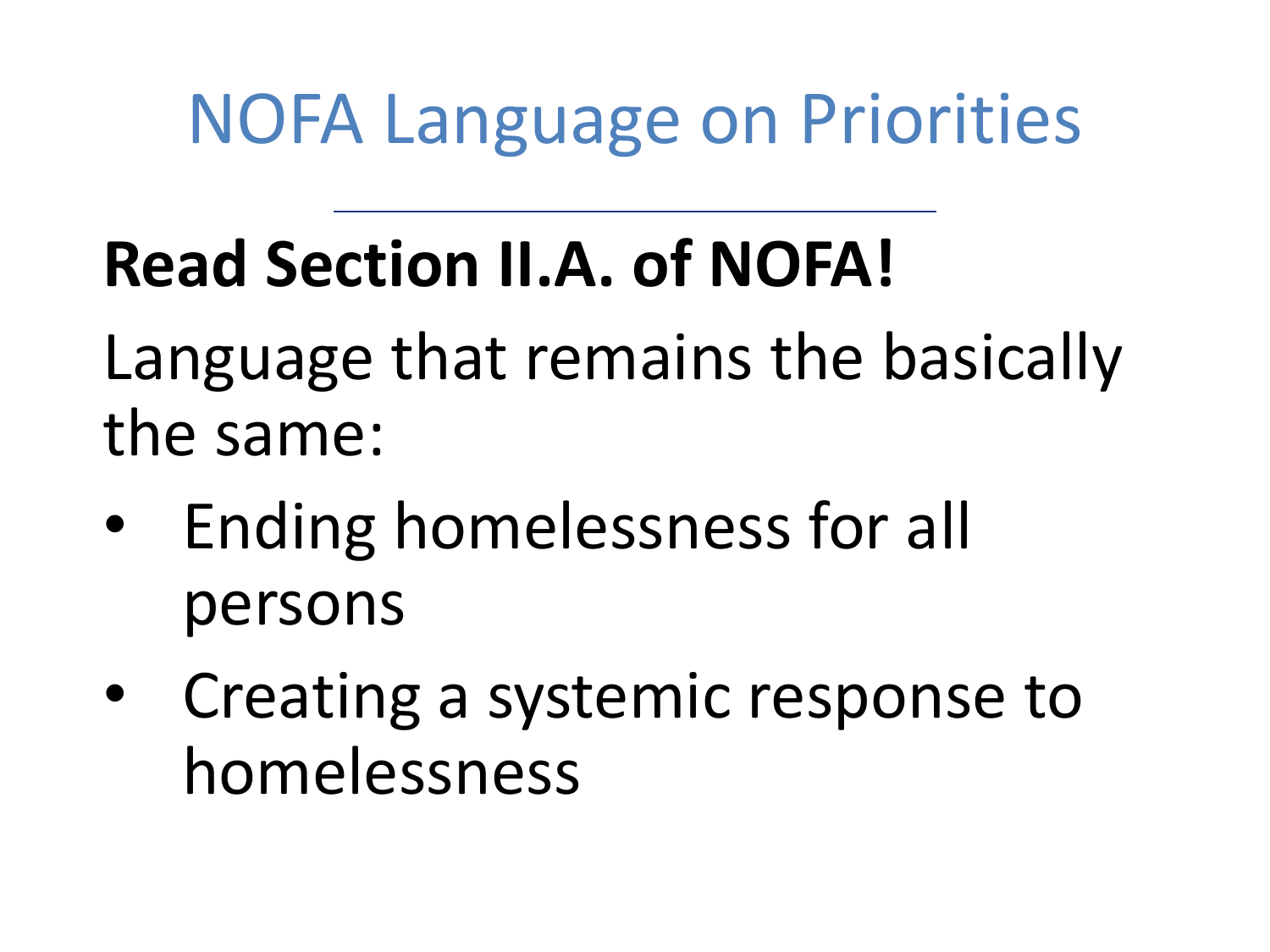# Added to "Strategically allocating and using resources"

persons experiencing homelessness. CoCs should also work to develop partnerships to help CoC Program participants sustainably exit permanent supportive housing, such as through partnerships with Public Housing Authorities (PHAs) and other government, faith-based, and nonprofit resources specializing in areas such as treating mental illness, treating substance abuse, job training, life skills, or similar activities, including those that help CoC Program participants, whenever possible, reach recovery, self-sufficiency, and independence. Finally, CoCs should review all projects eligible for renewal in FY 2019 to determine their effectiveness in serving people experiencing homelessness, including cost effectiveness.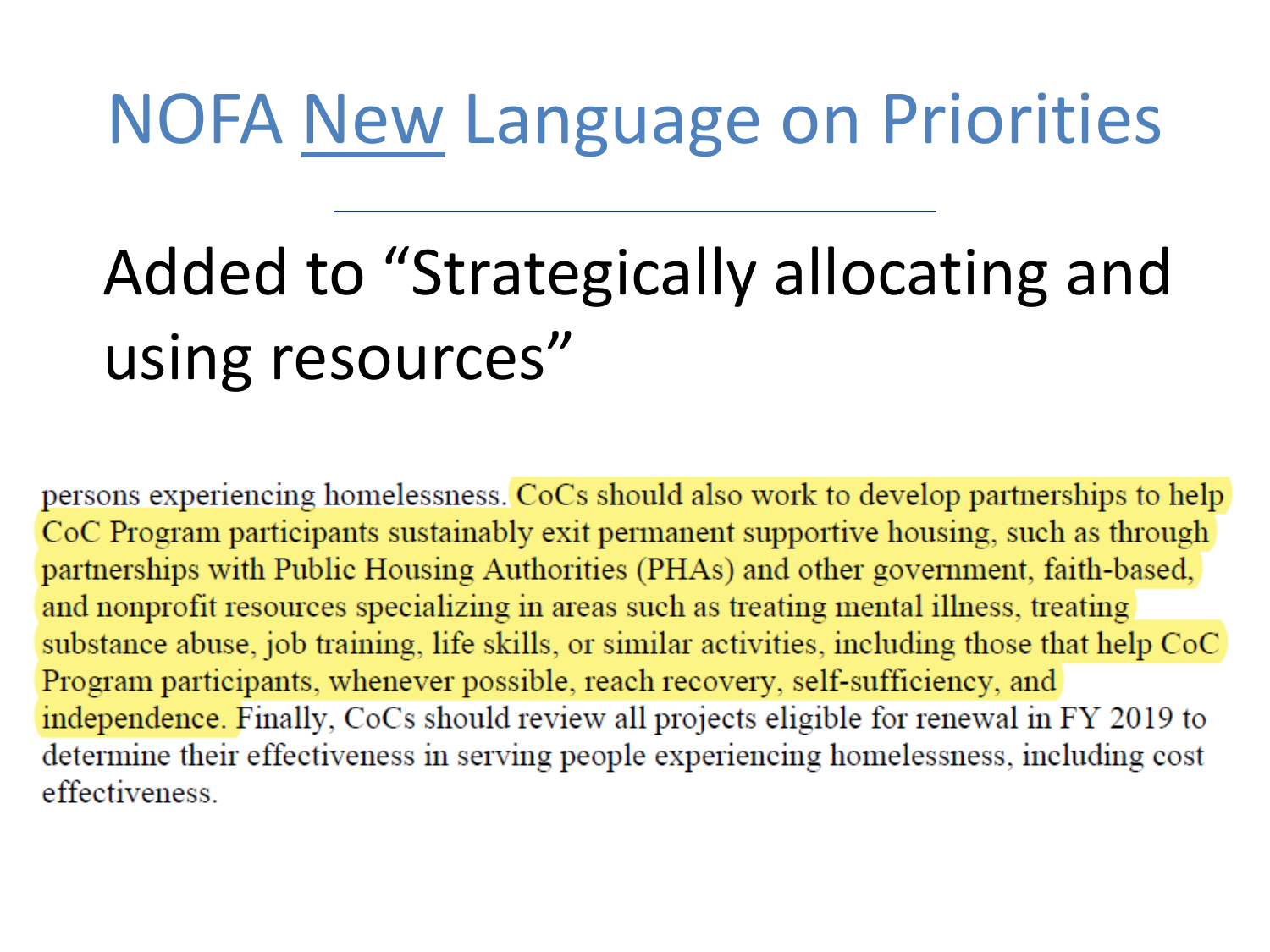# Added Section "Using an Evidence-Based Approach"

4. Using an Evidence-Based Approach. CoCs should prioritize projects that employ strong use of data and evidence, including the cost-effectiveness and impact of homelessness programs on positive housing outcomes, recovery, self-sufficiency, and reducing homelessness. Examples of measures that CoCs may use to evaluate projects include, but are not limited to: rates of positive housing outcomes, such as reduced length of time homeless and reduced rates of return to homelessness; improvements in employment and income; and improvements in overall well-being, such as improvements in mental health, physical health, connections to family, and safety.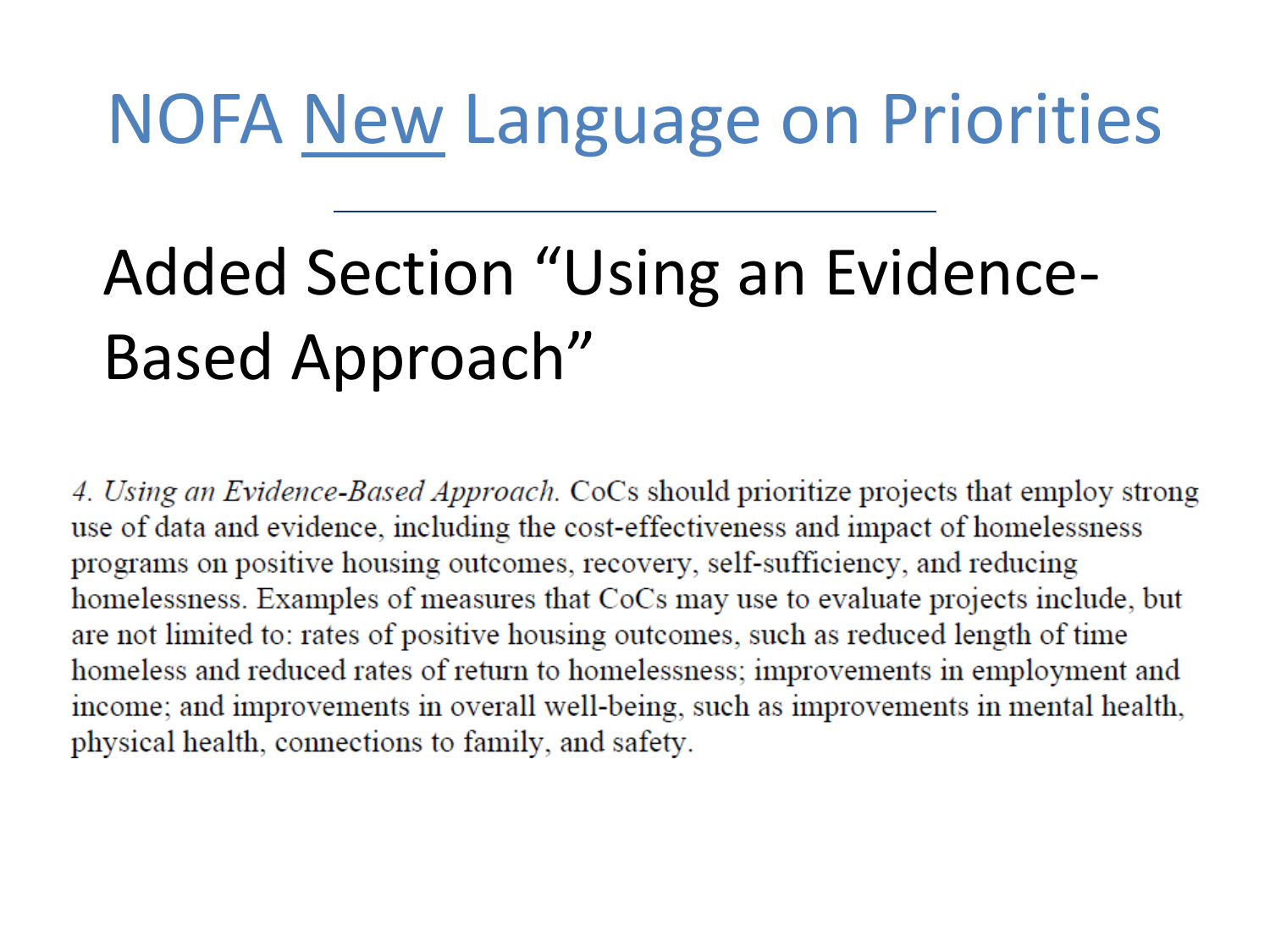## Added Section "Increasing Employment"

5. Increasing employment. Employment provides people experiencing homelessness with income to afford housing. Employment also improves recovery outcomes for individuals with mental illness or addiction. CoCs and CoC-funded projects should work with local employment agencies and employers to prioritize training and employment opportunities for people experiencing homelessness. CoC's should also promote partnerships with public and private organizations that promote employment.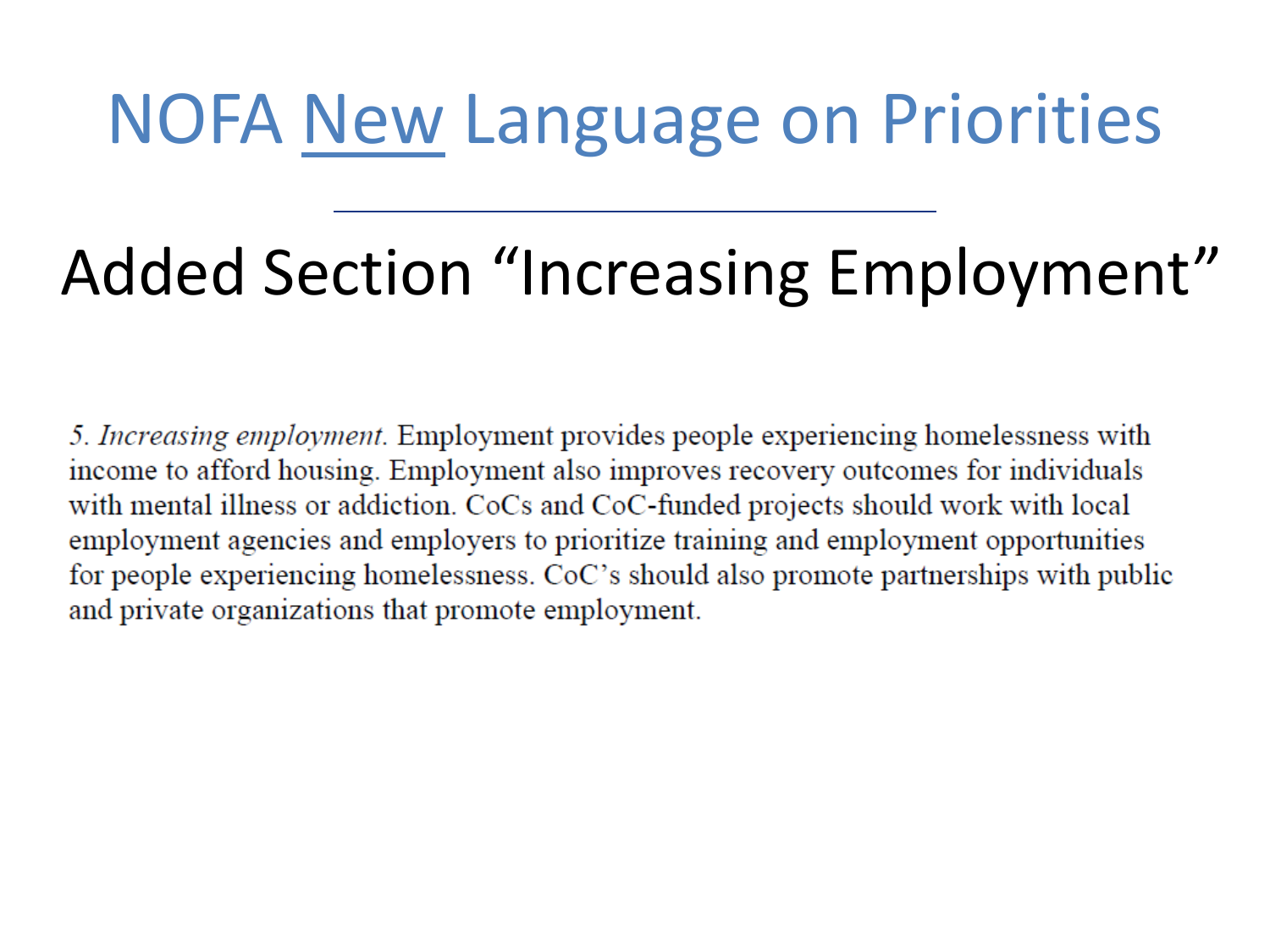Altered Housing First language to read "Providing Flexibility for Housing First with Service Participation Requirements"

Next slide has new language…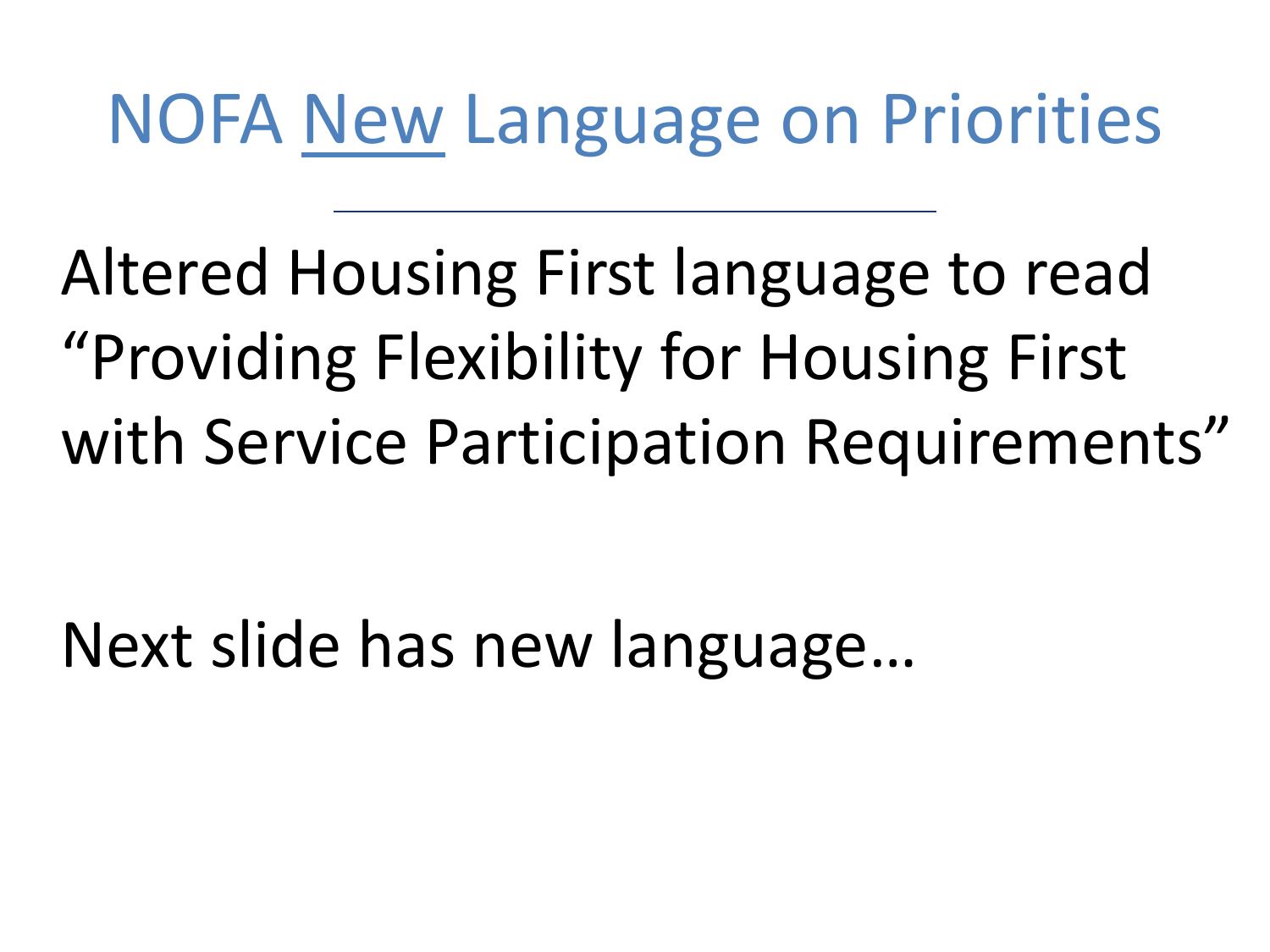6. Providing Flexibility for Housing First with Service Participation Requirements. The traditional Housing First approach has two basic parts: First, individuals are rapidly placed and stabilized in permanent housing without any preconditions regarding income, work effort, sobriety or any other factor. Second, once in housing, individuals never face requirements to participate in services as a condition of retaining their housing. The first part, placement into permanent housing without preconditions, is an important priority to ensure that federal funds are allocated to providers that serve the most vulnerable homeless individuals. This NOFA maintains the commitment to unconditional acceptance of individuals into housing, especially for people with a high degree of vulnerability. At the same time, allowing service participation requirements once a person has been stably housed may promote important outcomes (e.g., employment, increased income, reduced substance use, and strengthened social connection), so this NOFA also provides communities and programs with flexibility, without penalty, to use service participation requirements after people have been stabilized in housing (consistent with 24 CFR)  $578.75(h)$ ).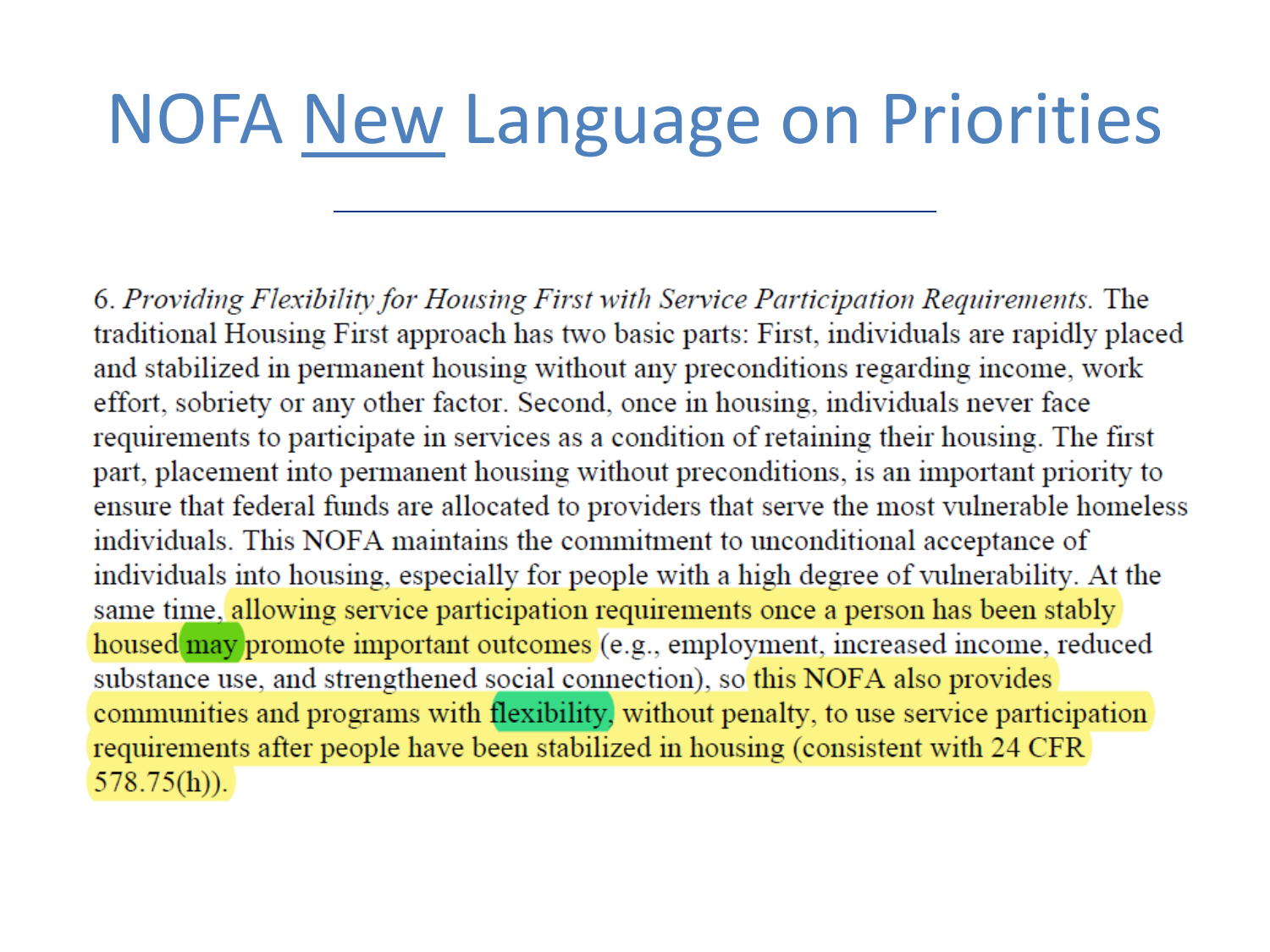# Some thoughts from NAEH…

Some aspects of the NOFA have people wondering about the importance of Housing First. **Housing First is still the primary approach recommended for the interventions that provide homeless assistance**.

Most importantly, **HUD continues to give better scores to Continuums of Care (CoCs) and recipients that use Housing First principles**. In particular, **HUD incentivizes reducing barriers to entry throughout the NOFA**, which allows people to access housing and other services without preconditions. This remains a major opportunity for applicants to be more competitive. Under the Alliance's view, that's one of the most important aspect of Housing First and communities can (and should) continue to [operate projects under a Housing First approach.](https://endhomelessness.org/what-housing-first-really-means/)

It's also worth noting that **HUD has established a new priority on using evidencebased approaches in the new NOFA**. Of course, Housing First is among the very most [thoroughly established examples of an evidence-based approach to ending](https://endhomelessness.org/why-housing-first-why-not-housing-second-or-third/)  homelessness.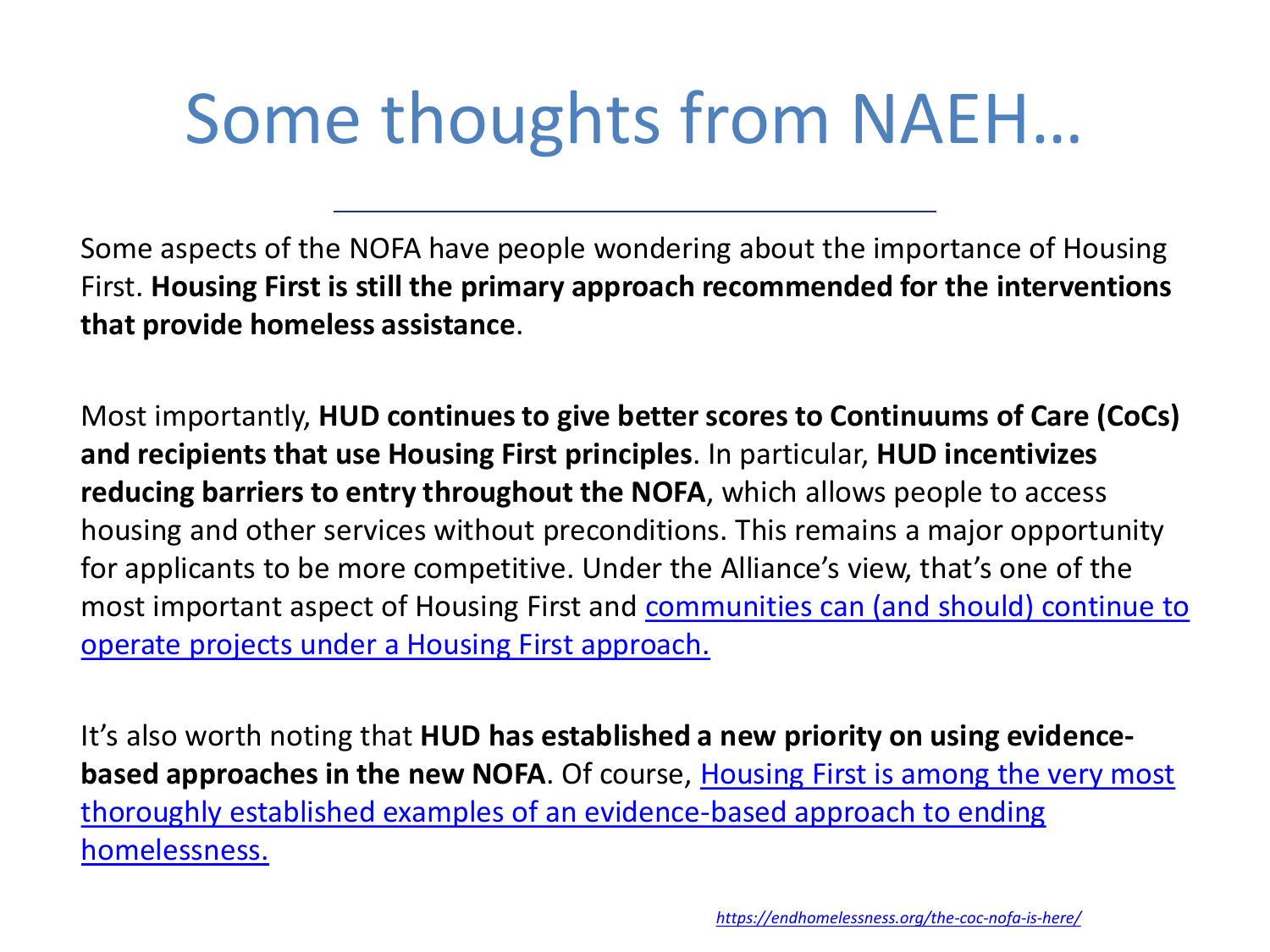# Some thoughts from NAEH…

#### **What About Service Participation Requirements?**

It is true that HUD has granted some flexibility to CoCs and providers that wish to add service participation requirements for people who are stably housed in Housing First programs.

#### *There are three important points on this:*

- Requiring service participation that results in people exiting the program to homelessness will harm your system performance. When people fail in housing, they become homeless again. And that means that your system is failing. Systemwide performance measures, including returns to homelessness, will be more and more important in future years so programs that evict people will not be helpful to your community's score or efforts in ending homelessness overall.
- There are no direct points to be earned by doing this.
- In light of HUD's priority on evidence-based practices, we remind everyone that there is no evidence to support the use of compulsory service requirements. In fact, the evidence shows that people are more likely to succeed when they can choose the services that they want, and that they are more likely to fail when they are forced to participate in services they don't want.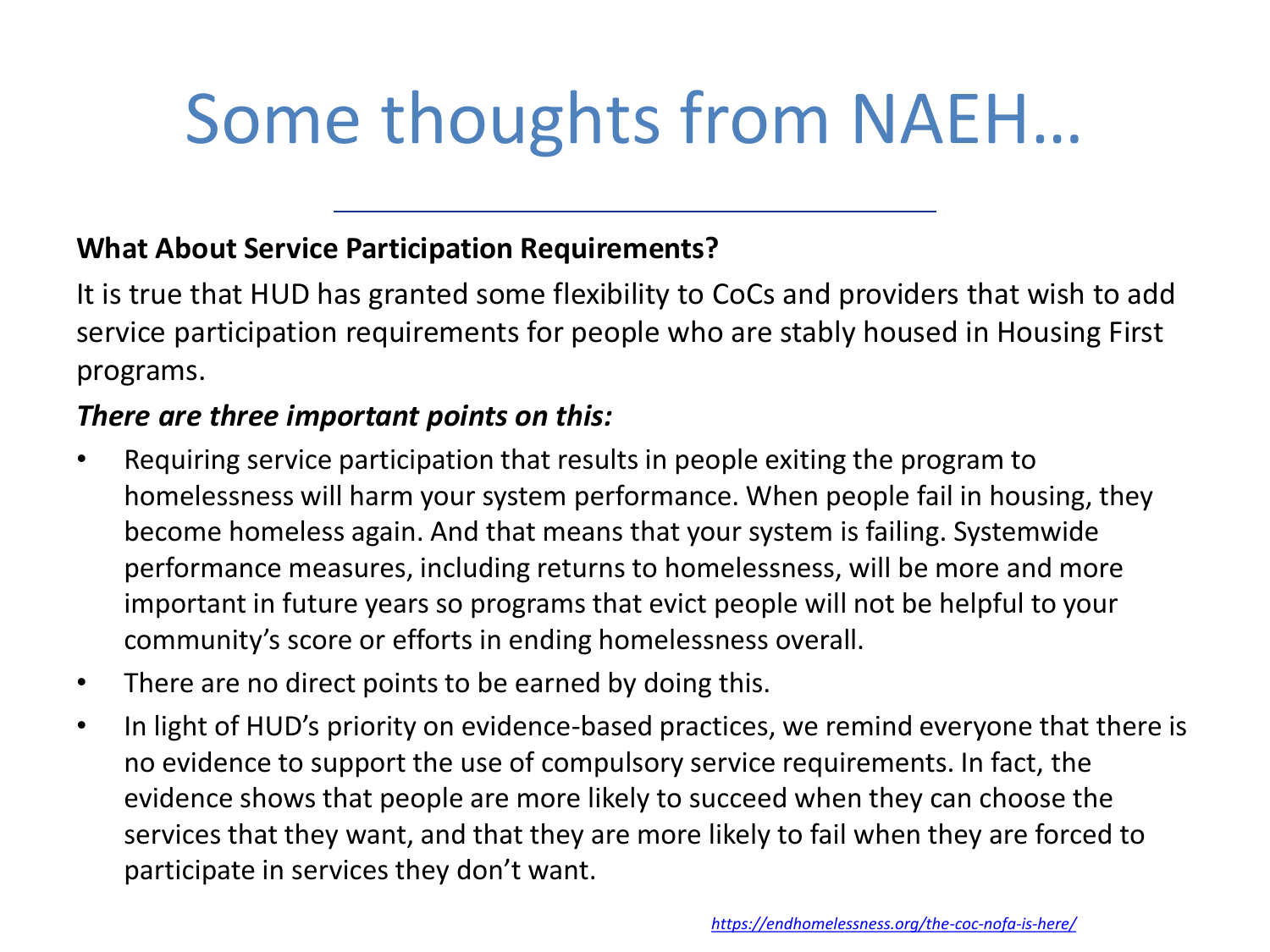# Housing First Principle

- The NOFA is providing CoCs the flexibility to allow service requirements once participants are stably housed. It is not requiring CoCs to allow service requirements. There is no benefit to a CoCs score to do so.
- CoCs can adopt their own policies or scoring criteria to require projects to fully adhere to both parts of Housing First—low barriers to entry and no service participation requirements. 100% of our CoC renewal projects are currently full Housing First.
- Because we are in the business of **keeping people housed**, not finding reasons to kick people out of housing, KHC strongly supports and recommends we stick with full fidelity to Housing First.
- Because HUD has also prioritized using evidence-based approaches and evaluating projects on them, any variance from full fidelity would have to be routed in significant evidence demonstrating service requirements actually improve outcomes.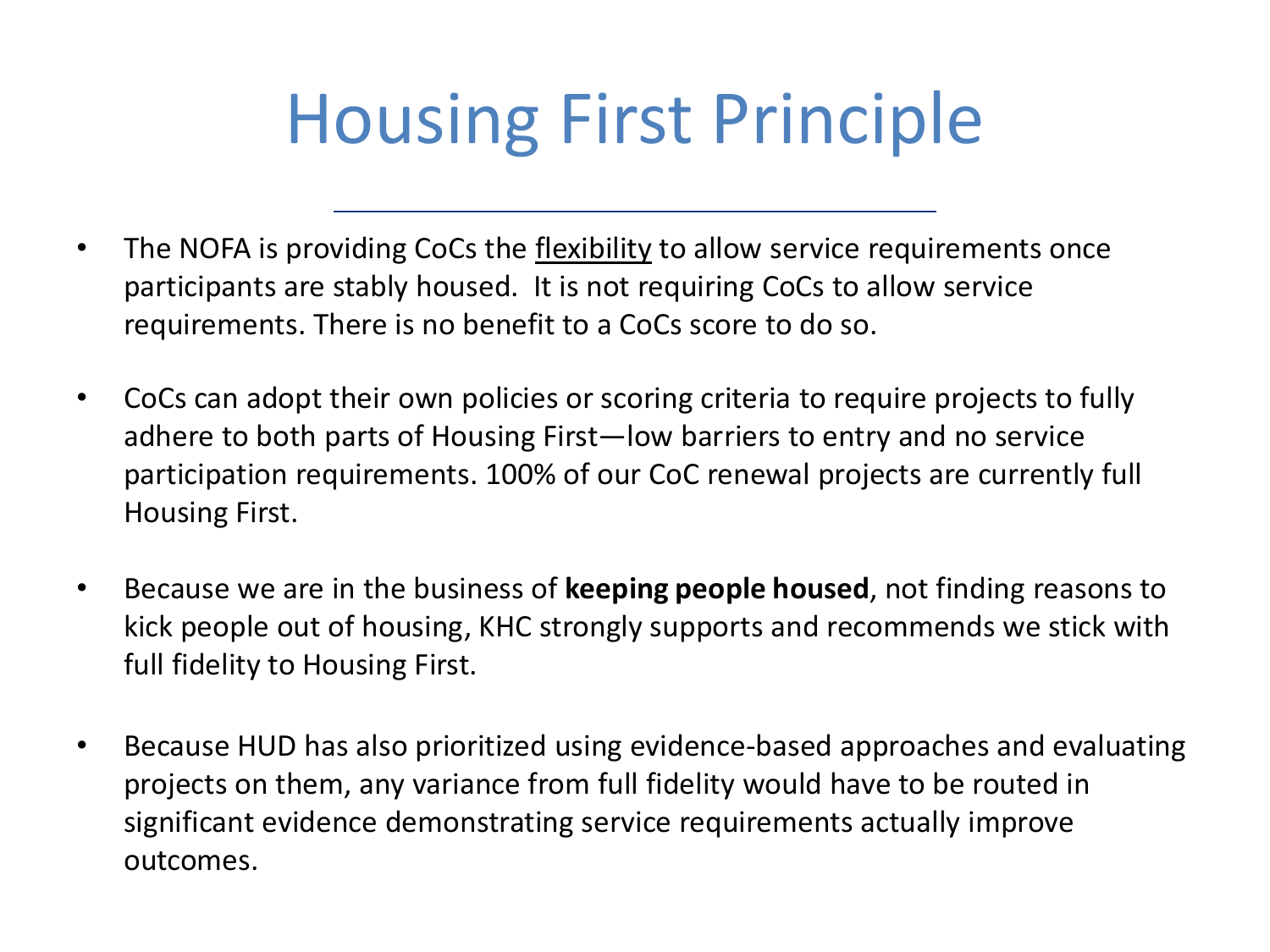#### Important Dates

- 7/31: Intent to Apply for Renewals due
- 8/7: Intent to Apply for New/Expanded projects due
- TBD: Board Approval of Scoring Criteria
- 8/28: All project applications due in e-snaps
- TBD: Board Approval of Project Scoring/Ranking
- 9/13: Projects notified of acceptance/rejection by KY BoS CoC (at least by this date)
- 9/30: HUD Submission Deadline (KHC responsibility)